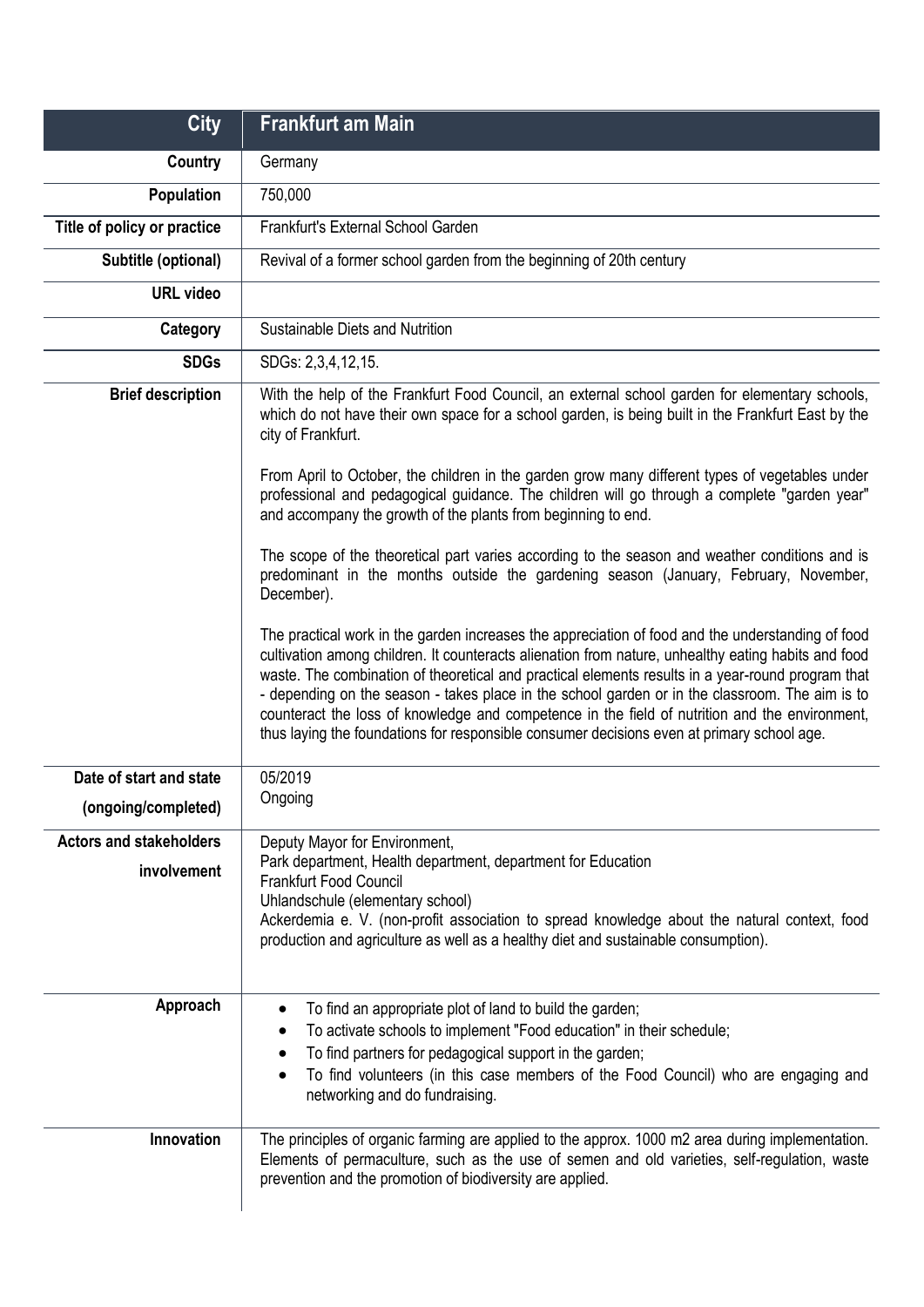|           | The contact to the nearby schools is already established. The project is sustainably designed<br>through its independence from the temporal and spatial conditions of the schools. For example, it<br>is not dependent on particular teachers and their place in the project or the short-term planning of<br>the schools. Nevertheless, accompanying teachers are automatically trained and encouraged to<br>use the school garden as a holistic place of learning for other subjects. The knowledge is<br>anchored in the children and thus carried into the families. The involvement of other family<br>members as volunteers or at festivals strengthens this aspect and increases the likelihood of long-<br>term behavioral change in the sense of sustainable development.<br>The project is designed so that the current garden has the possibility of expansion and the idea<br>can be easily implemented in other districts. |
|-----------|-----------------------------------------------------------------------------------------------------------------------------------------------------------------------------------------------------------------------------------------------------------------------------------------------------------------------------------------------------------------------------------------------------------------------------------------------------------------------------------------------------------------------------------------------------------------------------------------------------------------------------------------------------------------------------------------------------------------------------------------------------------------------------------------------------------------------------------------------------------------------------------------------------------------------------------------|
| Impact    | It needs a shift in consciousness to understand the importance of food production and<br>consumption for sustainability. This concerns the preservation of biodiversity and soil health, and<br>the associated need to install stable, sustainable systems in the food production sector, thus<br>reducing the increase in CO2 and other air pollutants.                                                                                                                                                                                                                                                                                                                                                                                                                                                                                                                                                                                |
|           | By processing and consuming the grown food, the children gain advanced skills in nutrition,<br>environment and climate. Corresponding educational units enable them to understand global<br>relationships as well. This is how they learn to make sustainable, environmentally friendly and<br>healthy decisions. The project works i.a. the prevailing food waste (> 30% in Germany) and<br>existing widespread diseases such as obesity (ca. 10% of children in Frankfurt at school<br>enrolment) or diabetes.                                                                                                                                                                                                                                                                                                                                                                                                                        |
|           | There will also be an open afternoon offer per week, in which all interested children of the<br>respective schools and their families as well as interested people of all ages from the surrounding<br>area can participate. An intergenerational approach is followed.                                                                                                                                                                                                                                                                                                                                                                                                                                                                                                                                                                                                                                                                 |
| Inclusion | Thematic inclusion: Park department, Health department and department of Education                                                                                                                                                                                                                                                                                                                                                                                                                                                                                                                                                                                                                                                                                                                                                                                                                                                      |
|           | The Food Council Frankfurt is the initiator of the project and is also responsible for the<br>management of the project. The members have expertise in the practical craft food sector (e.g.<br>beekeeper, confectioner, cook), in the horticultural sector (e.g. landscape gardener) and a<br>theoretical connection to nutrition (e.g. expert for daycare, nutritionist, public health nutritionist).                                                                                                                                                                                                                                                                                                                                                                                                                                                                                                                                 |
|           | GemüseAckerdemie is a year-round theory and practice-based educational program of the non-<br>profit association Ackerdemie e.V. to increase appreciation of food and the understanding of<br>agriculture among children and adolescents. Ackerdemia e.V. is an important cooperation partner<br>of the project. The association provides support with its many years of experience in the field of<br>establishment and management of school gardens.                                                                                                                                                                                                                                                                                                                                                                                                                                                                                  |
|           | The project will be implemented in cooperation with the Park Department of the City of Frankfurt.<br>This has already provided a suitable area in the Frankfurt Ostpark for the project, which has a<br>water connection. There are water costs. In addition, Park Department will provide garden tools or<br>machines and also the costs for plants, soil etc. are taken over. In addition, the Park Department<br>will provide technical advice on the planning of the area.                                                                                                                                                                                                                                                                                                                                                                                                                                                          |
|           | Territorial inclusion: the idea can be easily implemented in other districts                                                                                                                                                                                                                                                                                                                                                                                                                                                                                                                                                                                                                                                                                                                                                                                                                                                            |